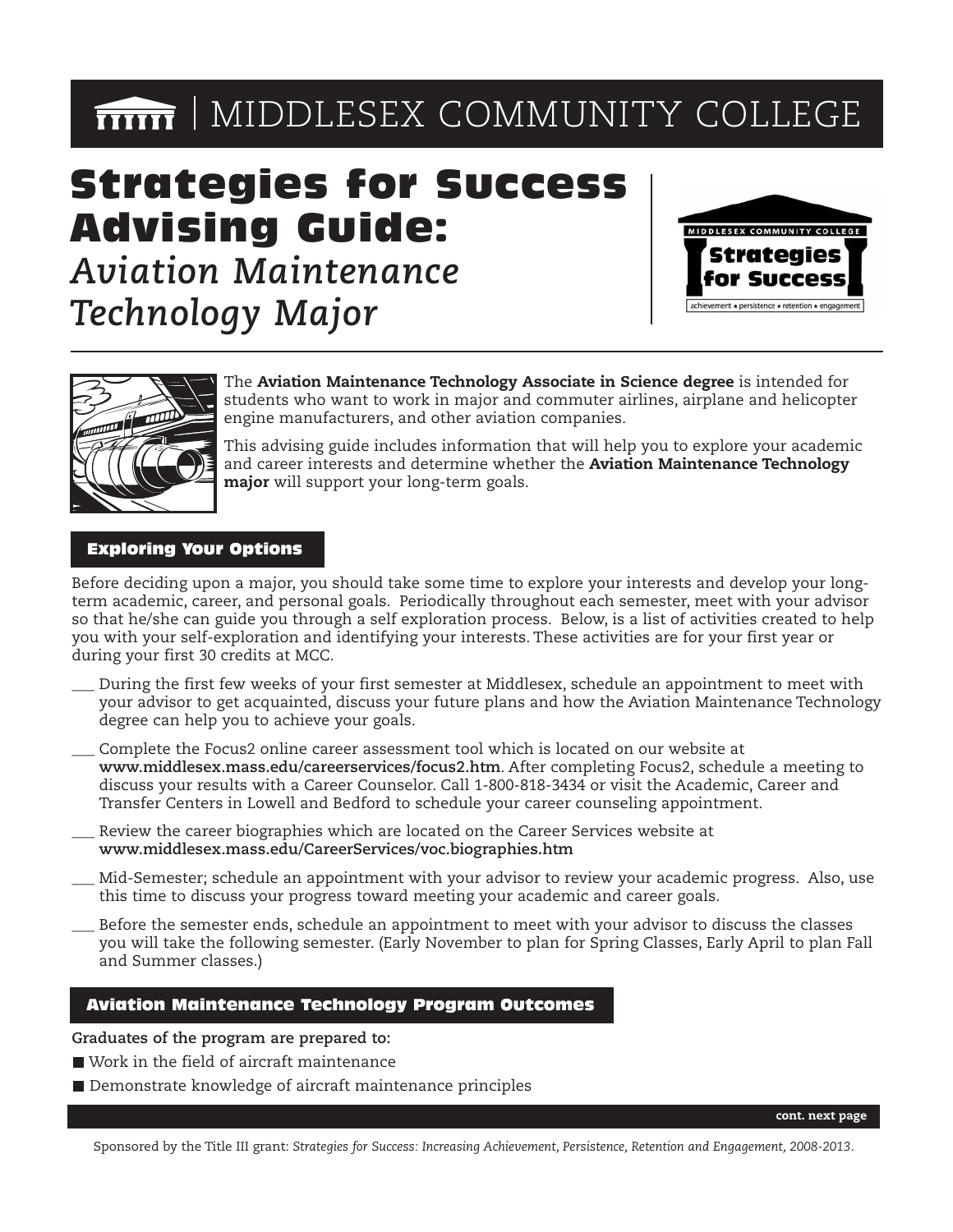

## Strategies for Success Advising Guide: *Aviation Technology Major*

- Use basic computer applications common in the business world
- Articulate basic business management principles
- Apply basic mathematics to solve work-related problems

#### **AND**

- Use knowledge acquired at MCC as a foundation for continued study and/or practical application
- Interpret and analyze information in order to engage in critical thinking and problem solving
- Communicate, use information, and employ technology effectively
- Communicate an understanding of the world from a global perspective
- Demonstrate social responsibility within the college community
- Demonstrate the capacity for on-going personal and professional development

#### Advising Notes

- The general education course requirements are offered at Middlesex. The major course requirements are offered at the National Aviation Academy, Hanscom Airforce Base (**http://www.naa.edu/**) in Lexington, Mass.
- Students receive a certification from the Academy and complete their general education courses at Middlesex in order to obtain their Associates degree.
- The full-time program takes 15 months and costs approximately \$28,400 for the entire program. Financial aid is available through the Academy ONLY. Middlesex does NOT offer financial aid for this program.
- **Students must complete separate admissions applications for Middlesex and the Academy.**
- Career placement is offered through the Academy.

#### The Career Path

An aviation maintenance technician typically find work as aviation mechanics for airlines and the aviation industry. Job opportunities exist locally and around the world.

**A degree in Aviation Maintenance Technology can lead you to careers that would allow you to:**

- Work on turbine helicopters serving oil platforms in the Gulf of Mexico for the oil industry
- Keep fleets of airliners safe and fit to fly for major, national or regional airlines
- Travel the world and work as a field service representative for turbine engine manufacturers
- Specialization in jet engines, aircraft structures, systems or become an avionics (aircraft electronics) technician for communications and navigations systems.

#### **Career Planning Activities:**

Work with your advisor to create a Career Plan. As a student who is on the Career Path, your focus